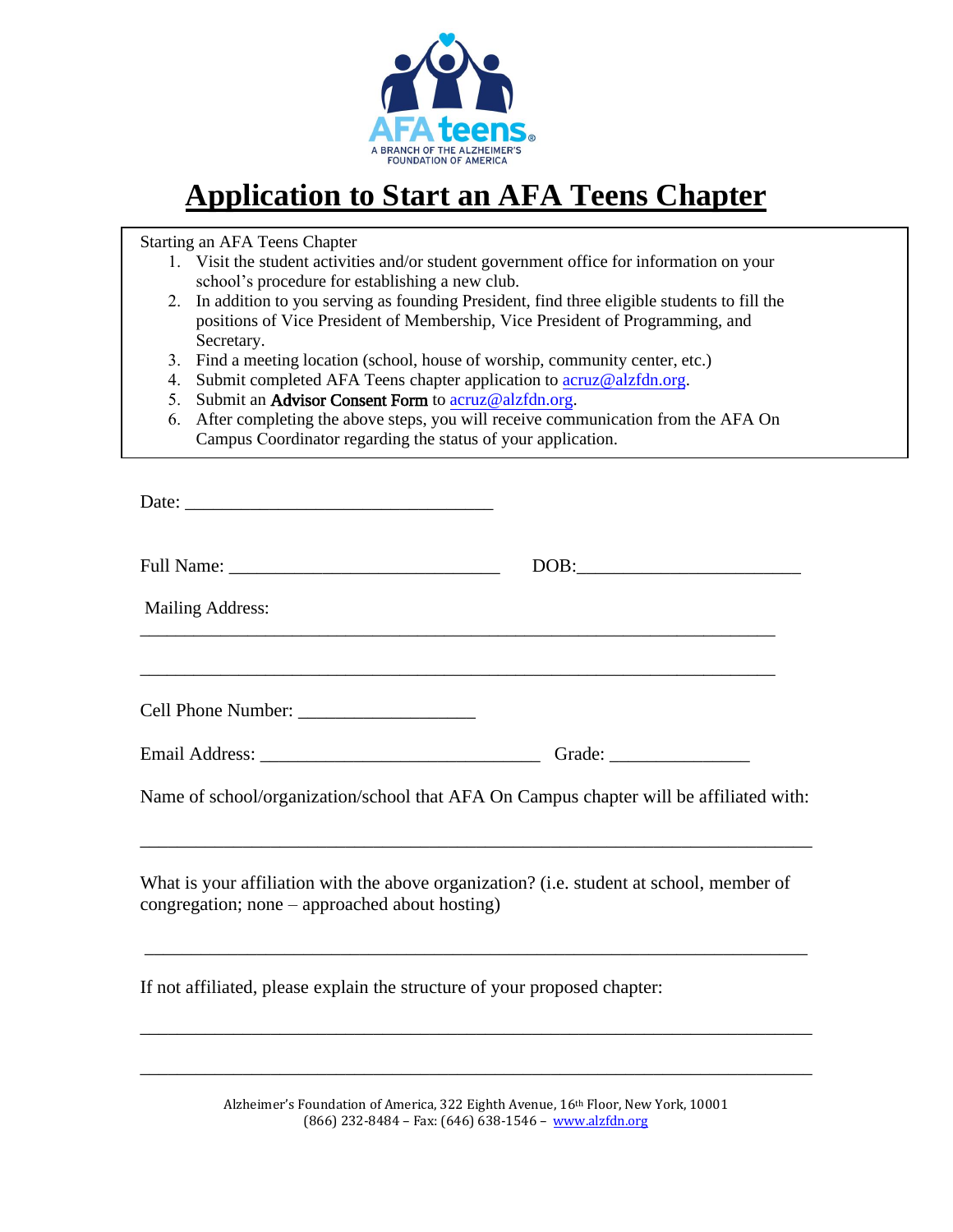Advisor's Full Name: \_\_\_\_\_\_\_\_\_\_\_\_\_\_\_\_\_\_\_\_\_\_\_\_\_\_\_\_\_\_\_\_\_\_\_\_\_\_\_\_\_\_\_\_\_\_\_\_\_\_\_\_\_\_

Advisor's Position/Title:

What is your Advisor's affiliation with the above organization? (i.e. employee at school, member of congregation, coach, none)\_\_\_\_\_\_\_\_\_\_\_\_\_\_\_\_\_\_\_\_\_\_\_\_\_\_\_\_\_\_\_\_\_\_\_\_\_\_\_\_

Advisor's E-mail: \_\_\_\_\_\_\_\_\_\_\_\_\_\_\_\_\_\_\_\_\_\_\_\_\_\_\_\_\_\_\_\_\_\_\_\_\_\_\_\_\_\_\_\_\_\_\_\_\_\_\_\_\_\_\_\_\_

Advisor's Phone Number: \_\_\_\_\_\_\_\_\_\_\_\_\_\_\_\_\_\_\_\_\_\_\_\_\_\_\_\_\_\_\_\_\_\_\_\_\_\_\_\_\_\_\_\_\_\_\_\_\_\_

Address of school/organization/school that AFA On Campus chapter will be affiliated with:

\_\_\_\_\_\_\_\_\_\_\_\_\_\_\_\_\_\_\_\_\_\_\_\_\_\_\_\_\_\_\_\_\_\_\_\_\_\_\_\_\_\_\_\_\_\_\_\_\_\_\_\_\_\_\_\_\_\_\_\_\_\_\_\_\_\_\_\_\_\_\_\_

Why would you like to start an AFA Teens chapter? (100 words maximum)

Describe any extracurricular, work or leadership experiences that you believe will contribute to a position on the AFA Teens Advisory Board. (100 words maximum)

What are some ideas you have to advance the mission of AFA Teens? (100 words maximum)

> Alzheimer's Foundation of America, 322 Eighth Avenue, 16th Floor, New York, 10001 (866) 232-8484 – Fax: (646) 638-1546 – www.alzfdn.org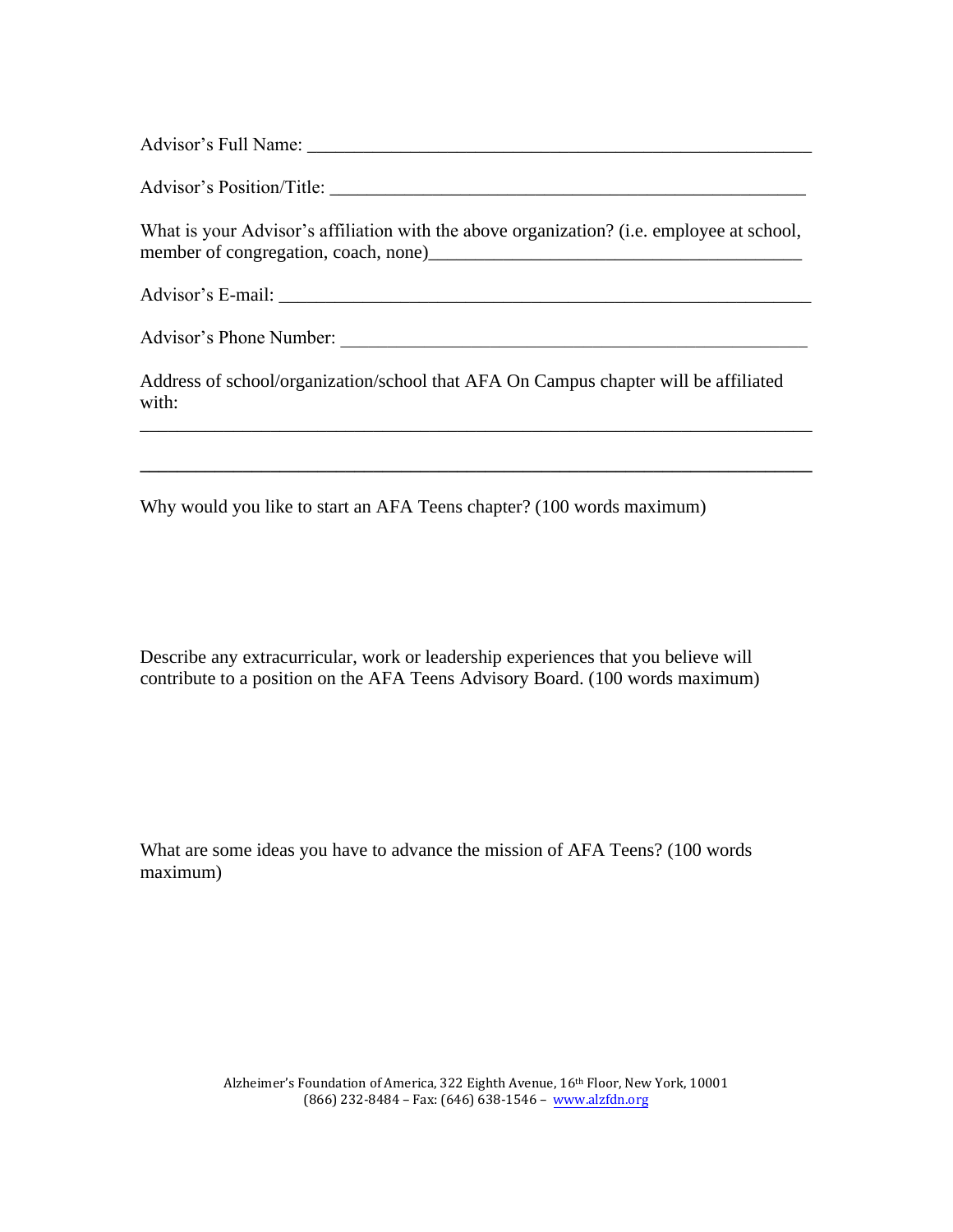Are you willing to commit two hours per month to this position for a term of one year?  $\begin{array}{c|c} \hline \text{Yes} & \text{No} \end{array}$ 

## **President**

|      | Email: Email: |  |  |
|------|---------------|--|--|
| DOB: |               |  |  |
|      |               |  |  |

# **Vice-President of Membership**

| Phone Number: |  |
|---------------|--|
| Email: Email: |  |
| DOB:          |  |

## **Vice-President of Programming**

| Phone Number: |
|---------------|
| Email: Email: |
| DOB:          |

# **Secretary**

|      | Name:         |  |  |
|------|---------------|--|--|
|      |               |  |  |
|      | Phone Number: |  |  |
|      | Email: Email: |  |  |
| DOB: |               |  |  |

## **Treasurer**

| Name:                |  |
|----------------------|--|
|                      |  |
| <b>Phone Number:</b> |  |
| Email:               |  |
| DOB:                 |  |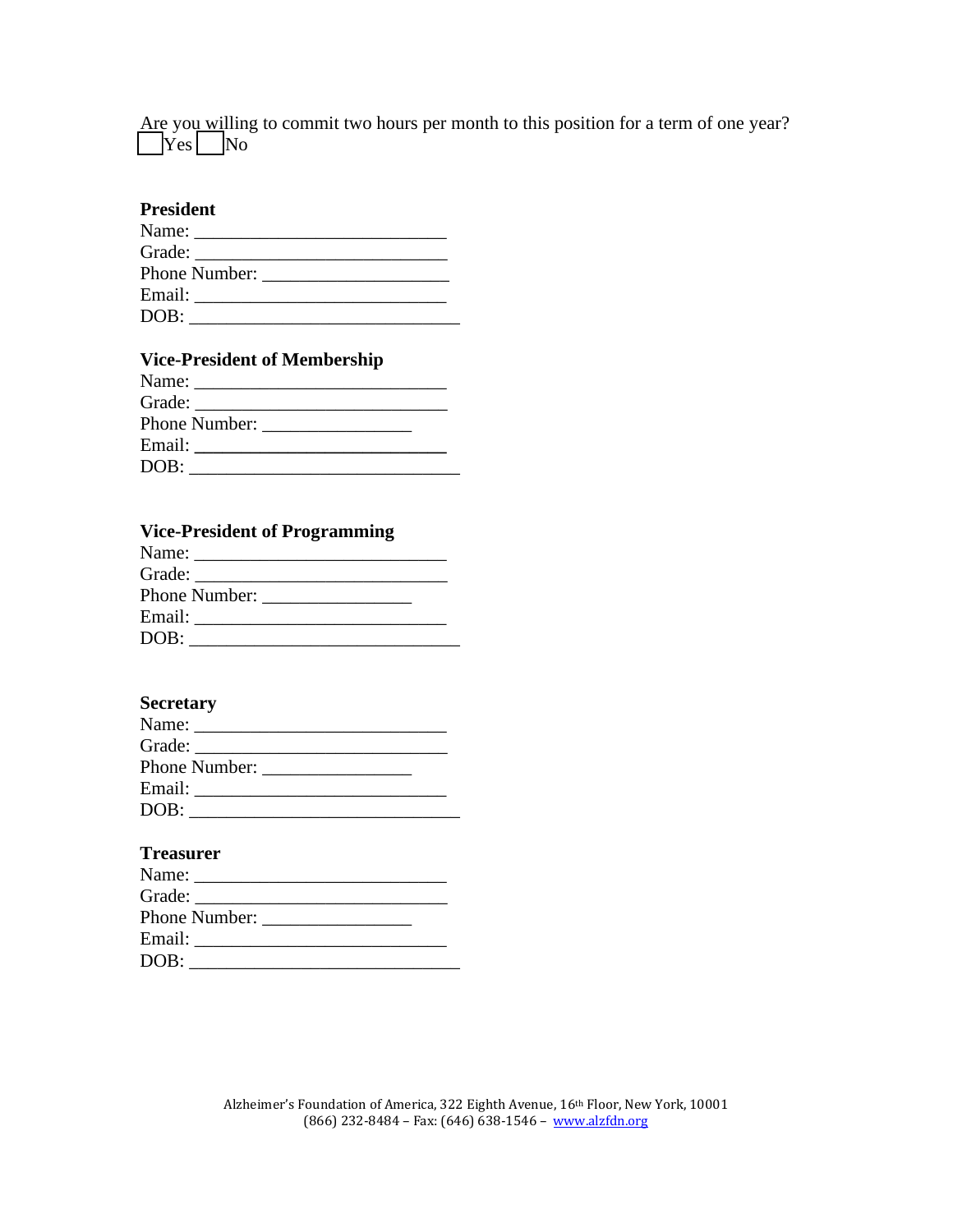# **AFA Teens Chapter Advisor Responsibilities and Consent Form**

### *Role of the AFA Teens Chapter Advisor*

The Alzheimer's Foundation of America (AFA) has developed a network of AFA Teens Chapters across the country to extend its programs and services to young people and groom tomorrow's leaders. AFA Teens Chapters are youth-led, activity-based offshoots of AFA that engage teens in grassroots efforts of raising awareness of Alzheimer's disease. AFA works with teenage leaders to assess the needs of a community and develop innovative ways to offer support and education to young people, as well as facilitate the sharing of experiences between its members. Through its dedicated membership, AFA works side-by-side with the next generation of leaders in their commitment to strengthening the Alzheimer's community.

Following correspondence with the Alzheimer's Foundation of America, an AFA Teens Chapter President will approach an adult and ask him or her to become an advisor to their chapter to help oversee its organization and development. Upon verbal agreement, the AFA Teens Chapter President will complete their application and the advisor will complete the consent form, which both are to be returned to the AFA Teens Coordinator.

While having expertise in teen counseling and health education is helpful, it is not required. The only real requirements are that the advisor cares about and is committed to the AFA Teens mission and can help empower students to raise awareness of Alzheimer's disease among their peers and community.

The advisor's role is to facilitate all chapter activities and ensure that they are in accordance with AFA guidelines and school policies. The advisor acts as a liaison between the students and AFA while also encouraging the students to continually communicate with AFA as to the ongoing activities of the chapter.

The advisor should have a strong ability to listen to what the students have to say and respectfully consider each of their ideas and potential contributions to the chapter. It will be empowering for the students when they realize that their input is important and valuable to the growth of their chapter. To help promote further feelings of empowerment and influence, advisors will provide ample opportunities for student-led brainstorming sessions and chapter meetings, and also allow students to select their own activities and follow through on their ideas.

Advisors can play an instrumental role in the success of a chapter by encouraging discussion and collaboration, and empowering students to engage in, get involved in and lead activities.

#### *Advisor Guidelines*

The following are some specific guidelines for the AFA Teens Advisor:

• Understand the AFA Teens mission and be an attentive listener should a teen approach you with an issue. While an advisor is not required to have expertise in Alzheimer's disease and related dementias, they should be able to direct students to available resources that will provide them with the information they need.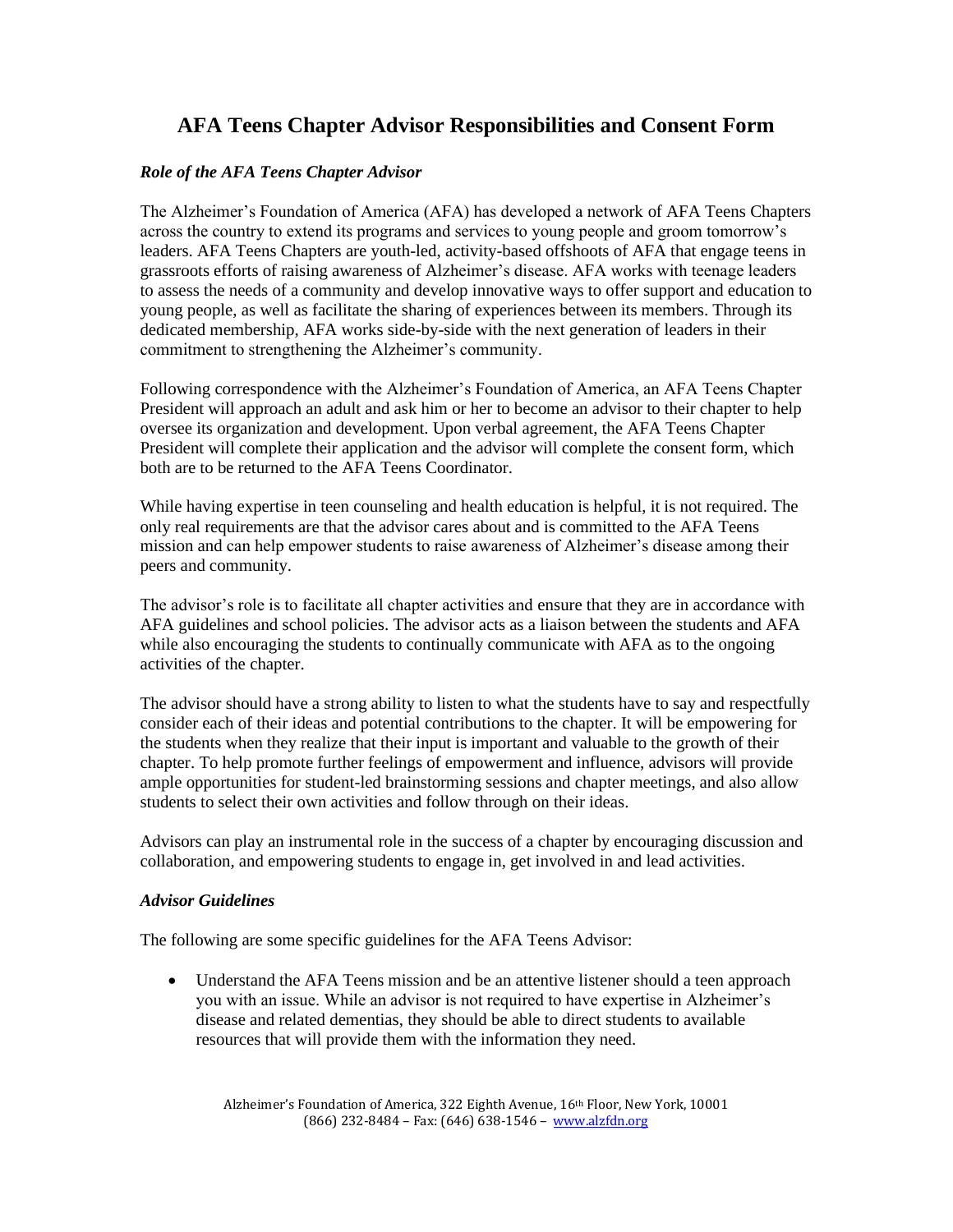- Work with and empower students to achieve the goals and objectives of the AFA Teens Chapter. Foster a positive community atmosphere among all teen members. The chapter members should feel comfortable and respect one another. The members will be most successful when they know their advisor trusts and believes in them.
- Help the chapter president plan the leadership structure and goals of their chapter so that they can effectively delegate responsibilities. Oversee any funds received or spent on behalf of the chapter, making final decisions on all financial commitments.
- Stay in touch with AFA. We're eager to hear about your wonderful work! Please send AFA pictures and details of your events and activities; your chapter may be featured on the AFA Teens Web site or in the AFA Teens e-Newsletter.
- Act as a liaison between school administration and the AFA Teens Chapter. Often, teens require support from an adult to get their chapters up-and-running and help them to achieve their goals. By cultivating interest and support from key administrators, staff, and other adults in the community, advisors can gain support for the AFA Teens program and the activities of a chapter.
- Identify local media contacts who oversee the youth beat and keep them apprised of AFA Teens Chapter activities. Getting media coverage for AFA Teens programming increases AFA Teens Chapter's visibility and support in the community and in the school. Develop a working relationship with reporters and be sure to invite them to AFA Teens chapter events. AFA's public relations department is available for guidance and assistance.

Should a chapter generously choose to donate the proceeds of an event to AFA, please ensure the students take note of the following:

- 1. Please let participants and donors know that while this is not an AFA-sponsored event or project, proceeds (or a portion of the proceeds) will benefit AFA.
- 2. Please make checks payable to the Alzheimer's Foundation of America; we are a 501(c)3 organization and donations are tax deductible to the full extent of the law.
- 3. While the students can structure the fund-raiser in any way that they feel will work best, please note: AFA's logo may not be used on any materials or in any other way without express approval of AFA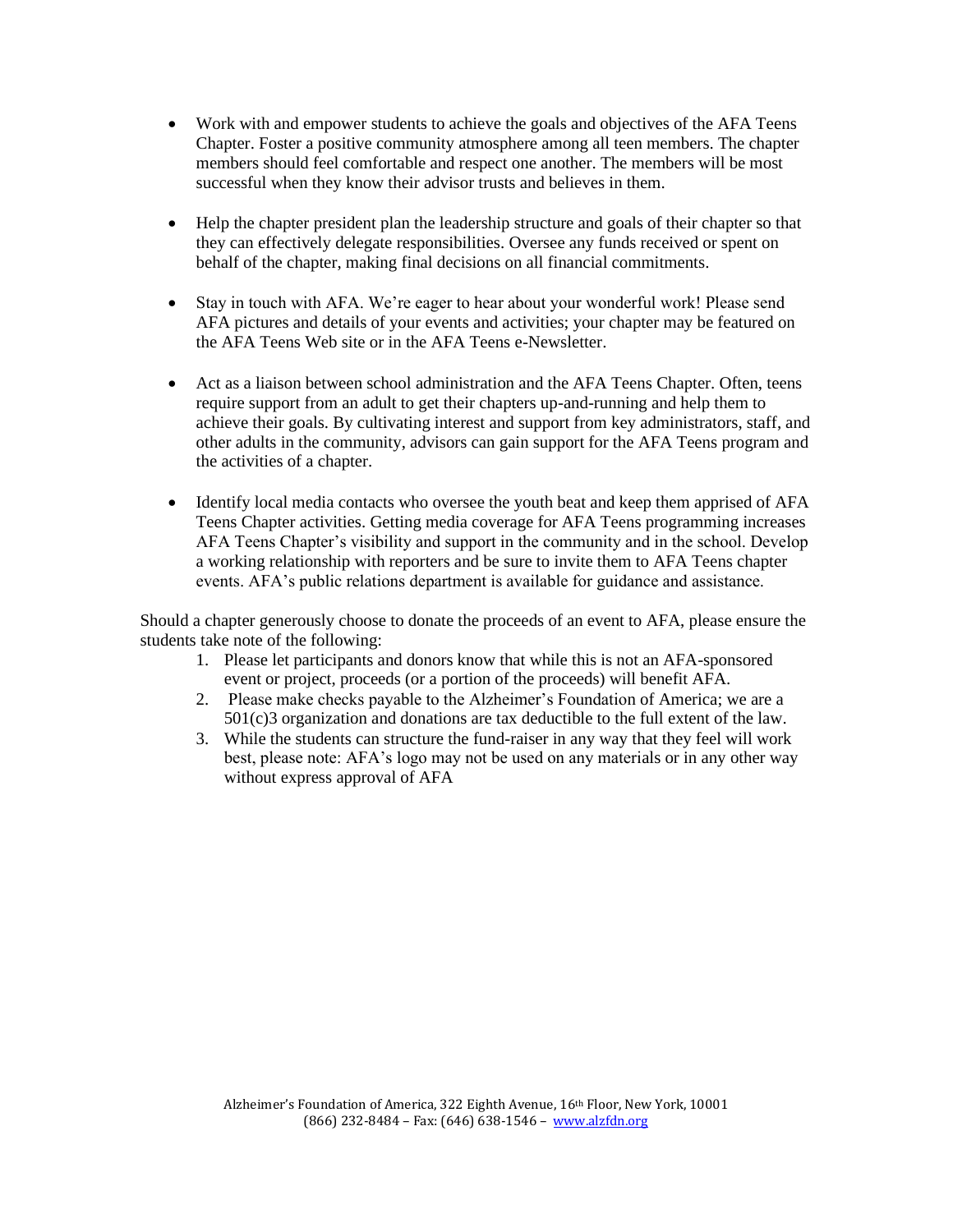#### *Consent form*

I have read the above guidelines and agree to the responsibilities as an AFA Teens Advisor:

\_\_\_\_\_\_\_\_\_\_\_\_\_\_\_\_\_\_\_\_\_\_\_\_\_\_\_\_\_\_\_\_\_\_\_\_\_\_\_\_\_\_\_\_\_\_\_\_\_\_\_

\_\_\_\_\_\_\_\_\_\_\_\_\_\_\_\_\_\_\_\_\_\_\_\_\_\_\_\_\_\_\_\_\_\_\_\_\_\_\_\_\_\_\_\_\_\_\_\_\_\_\_

Name (Printed)

Signature

Phone Number

E-mail

\_\_\_\_\_\_\_\_\_\_\_\_\_\_\_\_\_\_\_\_\_\_\_\_\_\_\_\_\_\_\_\_\_\_\_\_\_\_\_\_\_\_\_\_\_\_\_\_\_\_\_ Chapter President/Chapter City/State

\_\_\_\_\_\_\_\_\_\_\_\_\_\_\_\_\_\_\_\_\_\_\_\_

\_\_\_\_\_\_\_\_\_\_\_\_\_\_\_\_\_\_\_\_\_\_\_\_

**Please Contact Adam Cruz, Young Leadership Coordinator at [acruz@alzfdn.org](mailto:acruz@alzfdn.org) or is 866-232-8484, Ext. 122**

# **AFA Teens Chapter Structure Proposal**

**A large part of starting an AFA Teens chapter is advocating successfully. To do this your chapter must find ways to convince people that Alzheimer's mattes through volunteering, fundraising and educational programming.** 

**In a one-page proposal provide an explanation of the first program/project that will be completed within the first month of your chapter's establishment.**

**How will this program be structured (i.e. what executive board positions will be responsible for, club collaborations and sponsors)? What social media and advertising techniques will you use? What is your budget?**